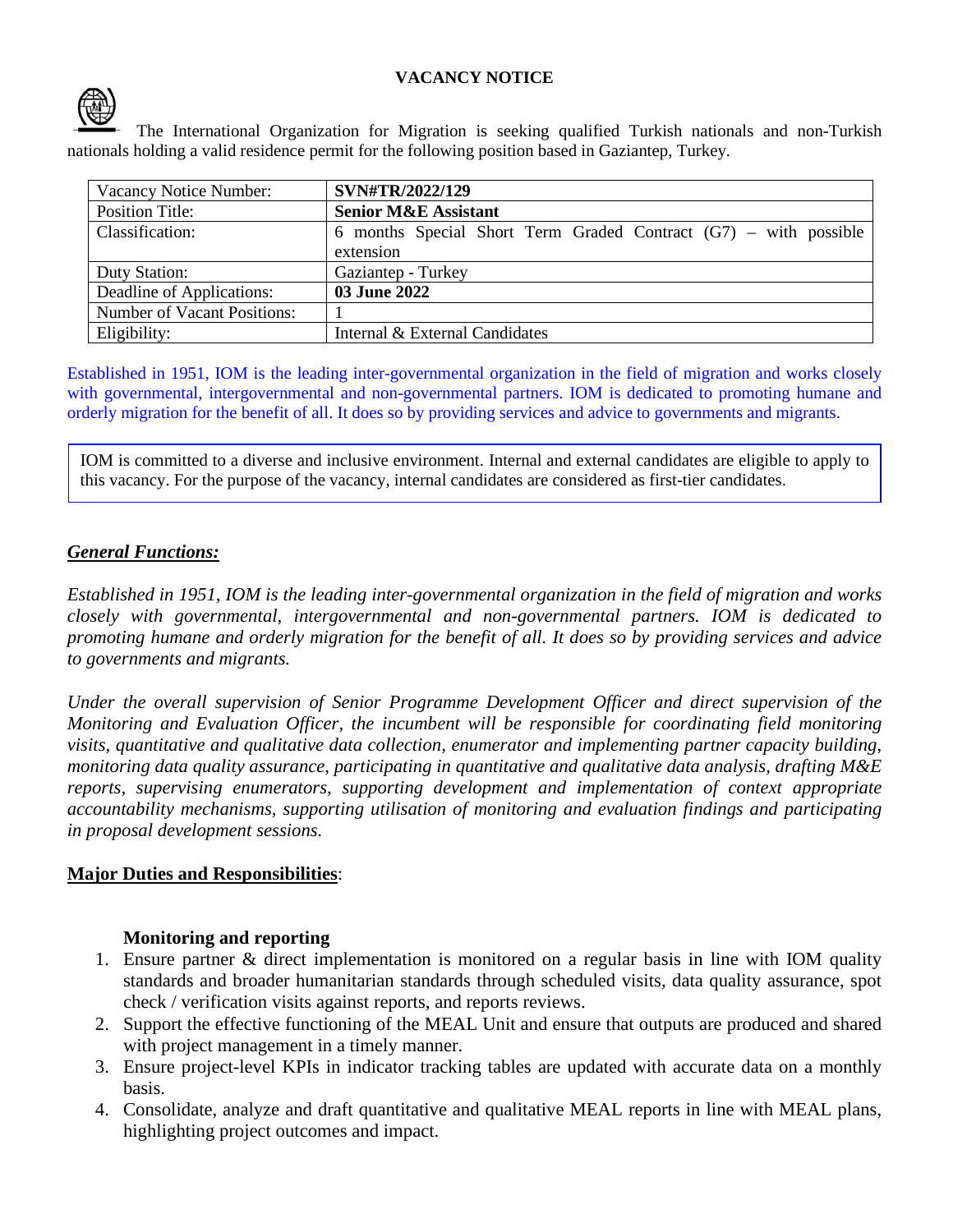- 5. Quality assurance, coordination, capacity building
- 6. Review MEAL Unit tools and outputs to ensure all processes (e.g. data collection, analysis, reporting) are implemented to a high quality
- 7. Coordinate with relevant units in order to ensure effective planning of MEAL activities
- 8. Ensure IASC principles, cross cutting issues (gender, protection) and core humanitarian standards are upheld in MEAL functions.
- 9. Oversee data quality assurance (completeness, reliability, validity, timeliness and integrity), especially for quantitative data.

### **Supervision and management**

- 10. Support coordination and planning within the MEAL Unit through supervision of staff and contributing to the development and maintenance of planning and monitoring tools and systems
- 11. Ensure MEAL staff under supervision are guided and mentored, and that their capacities are built in order to deliver high quality outputs
- 12. Ensure project partners are trained and oriented on project MEAL systems and provide ongoing routine coaching and mentorship of partners' MEAL staff.

### **Accountability to affected populations**

- 13. Support in the development of contextually appropriate accountability tools and systems to enable projects to better include communities in program planning, implementation, and monitoring.
- 14. Review accountability reports and share critical information with management for action-planning and decision-making.

### **Program conceptualization and design**

- 15. Provide specialized assistance in the preparation of project proposals and concept papers.
- 16. Participate in the development of the standard log frame, MEAL plan with defined indicators, baseline values for outcome indicators, indicator tracking table (ITT), and field level data collection tools in line with donor requirements for all approved projects.

## **Evaluation and learning**

- 17. Draft ToRs for external evaluations according to IOM quality standards and donor requirements. Support the representation of MEAL in the coordination of external evaluations and quality review of all deliverables.
- 18. Ensure all M&E data, reports, and records are clearly organized archived in a central location for future reference.
- 19. Ensure the regular sharing of M&E findings with relevant stakeholders and that monitoring data is discussed in the appropriate forums in a timely manner
- 20. Ensure end-line measurement of the outcome level indicators is conducted to understand the change IOM projects contributed to.
- 21. Participate in project review and learning events for direct & partner implemented projects before the closure of the project in order to document learnings and best practice for future programs.
- 22. Perform other duties as may be assigned.

## **Required Qualifications:**

## **Education:**

• University degree in Social Science, Statistics or Development Studies or a related field from an accredited academic institution with five years of relevant professional experience; or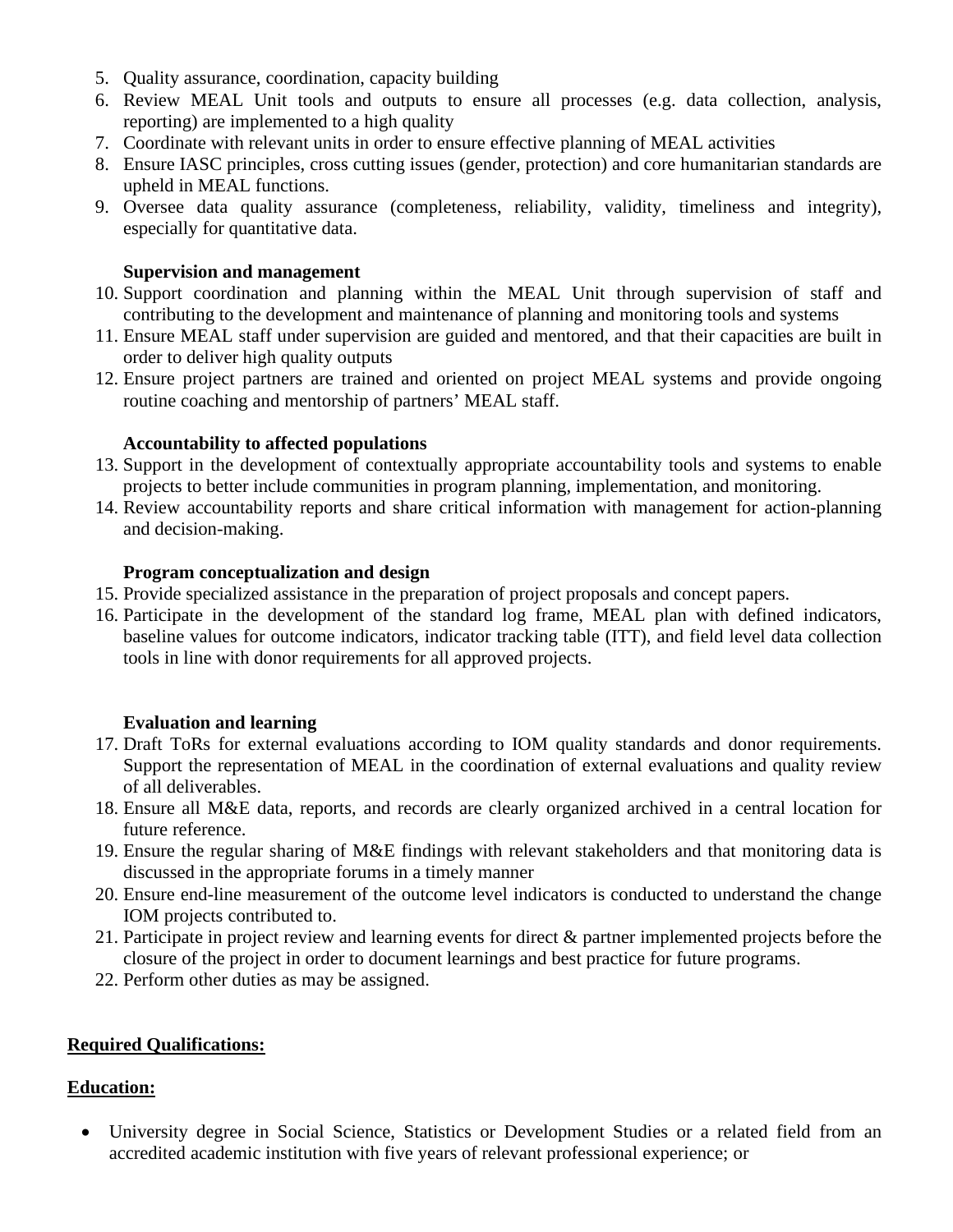• Completed High School degree from an accredited academic institution with seven years of relevant professional experience.

# **Experience:**

- Computer/software literate, preferably advanced skills in excel, PowerPoint, SPSS, kobo tool box, ODK and report writing
- Experience with international humanitarian organizations, non-governmental or governmental institutions/organizations in a multi-cultural setting;
- Knowledge of principles and current approaches to monitoring and evaluation to emergency conflict contexts using quantitative and qualitative methodologies
- Strong knowledge of monitoring and evaluation tools and methodologies and excellent analytical and report writing skills.
- Communicates with integrity to different stakeholders (strong interpersonal skills).
- Experience in data processing or analysis (Excel, etc.) is required
- Ability to train others and effectively facilitate meeting is required.
- Willingness to travel up to 70% of the time.

# **Languages:**

- Fluency in **English and Arabic** is required.
- Working knowledge of **Turkish** is advantageous.

# **Required Competencies**

The incumbent is expected to demonstrate the following values and competencies:

# **Values**

• Inclusion and respect for diversity:

Shows respect and sensitivity towards gender, culture, ethnicity, religion, sexual orientation, political conviction and other differences.

• Encourages the inclusion of all team members and stakeholders while demonstrating the ability to work constructively with people with different backgrounds and orientations.

• Promotes the benefits of diversity; values diverse points of view and demonstrate this in daily work and decision making.

- Challenges prejudice, biases and intolerance in the workplace.
- Integrity and transparency:
	- Upholds and promotes the Standards of Conduct and Unified Staff Regulations and Rules.
	- Delivers on commitments; manages the organization's resources reliably and sustainably.
	- Embraces and encourages transparency, balancing this with the need for discretion and confidentiality as appropriate.
	- Maintains impartiality and takes prompt action in cases of unprofessional or unethical behaviour.
	- Does not abuse one's position and acts without consideration of personal gain. Is motivated by professional rather than personal concerns.
- Professionalism:

Demonstrates professional competence and mastery of subject matter and willingness to improve knowledge and skills.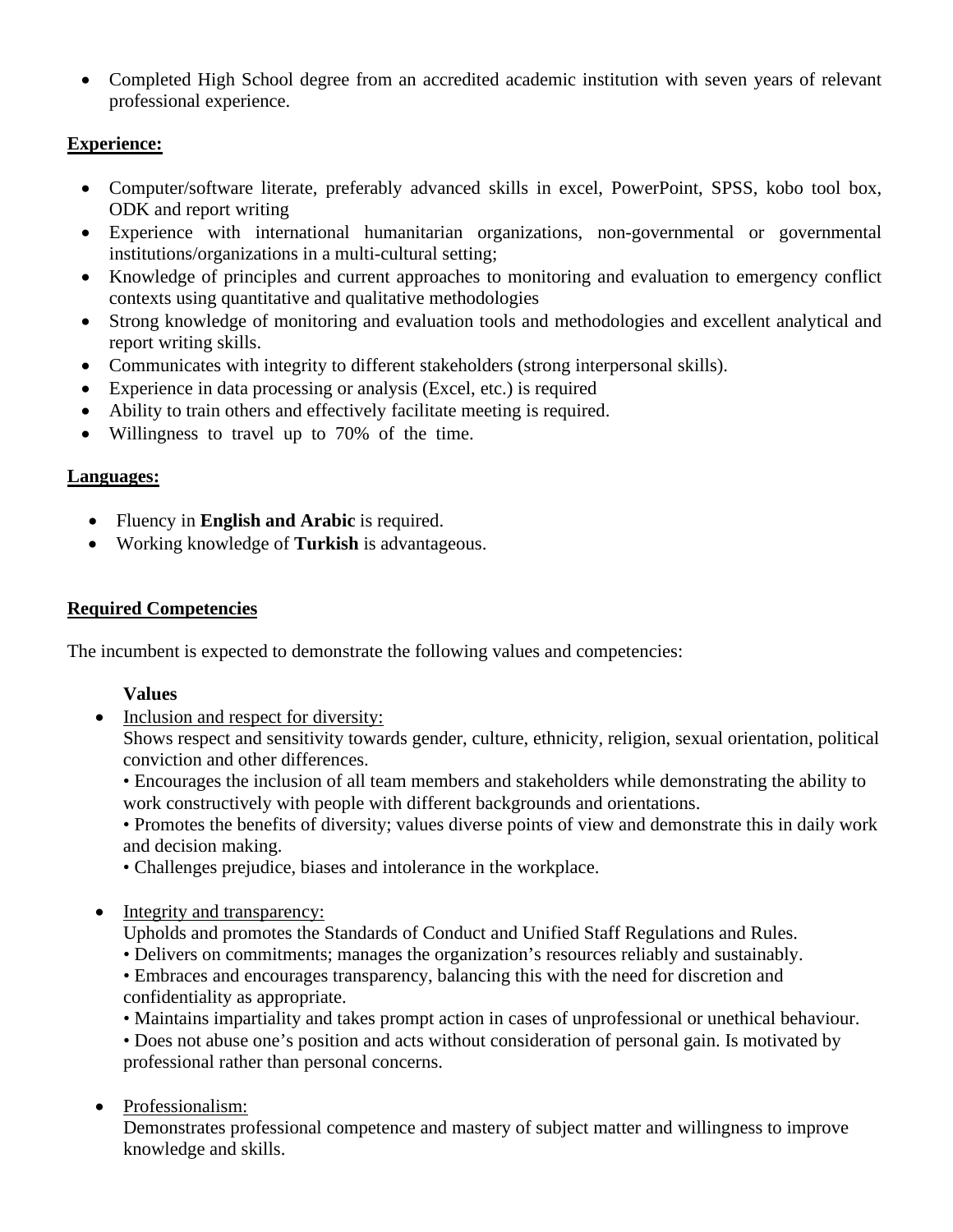- Seeks to raise professional standards in self and others through daily work and activities.
- Adapts quickly to change and is decisive and versatile in face of uncertainty.
- Shows self-control and persistence when faced with difficult problems and remains calm in stressful situations.

• Is conscientious and efficient in meeting commitments, observing deadlines and achieving results.

## **Core Competencies** – behavioural indicators *level 2*

• Teamwork:

• Fosters a sense of team spirit by developing a shared understanding, accountability and enthusiasm for the team's work.

• Displays a high level of cultural awareness, sensitivity to different ways of working and leverages individual strengths in order to build a better team.

• Shares credit for team accomplishments and ensures that the contribution of others is recognized.

• Helps create a positive team spirit, putting aside personal considerations to help the team achieve its goals.

• Delivering results:

•Produces high-quality results and workable solutions that meet clients' needs.

• Anticipates constraints, identifies solutions and takes responsibility for addressing critical situations.

• Monitors own and others' work in a systematic and effective way, ensuring required resources and outputs.

• Aligns projects with Organization's mission and objectives and demonstrates a good understanding of the impact of team's and own work on external and internal counterparts.

• Managing and sharing knowledge:

•Disseminates and shares knowledge openly and actively contributes to knowledge/network communities for topics relevant to area of expertise.

• Encourages knowledge-sharing across units/departments and ensures that knowledge is captured, recorded and disseminated appropriately.

• Builds networks for the effective communication and exchange of knowledge and ideas and puts others into contact with various sources of knowledge.

• Contributes to an environment that is conducive to innovation and learning.

• Accountability:

• Proactively seeks responsibility in delivering towards the goals of the Organization.

• Plans and organizes work with a clear and deliberate focus, ensuring commitments are easily identified and progress is widely communicated.

• Stands by the actions of team or department, publicly accepting ownership.

- Takes responsibility of own shortcomings and those of the work unit, where applicable
- Communication:

•Speaks and writes clearly and effectively.

• Seeks to share information with others, with due respect for diversity and the confidentiality of specific sensitive information.

• Listens and seeks to understand without bias, and responds appropriately.

• Shares information and keeps others up to date; actively seeks others' views and ideas and respects their contribution.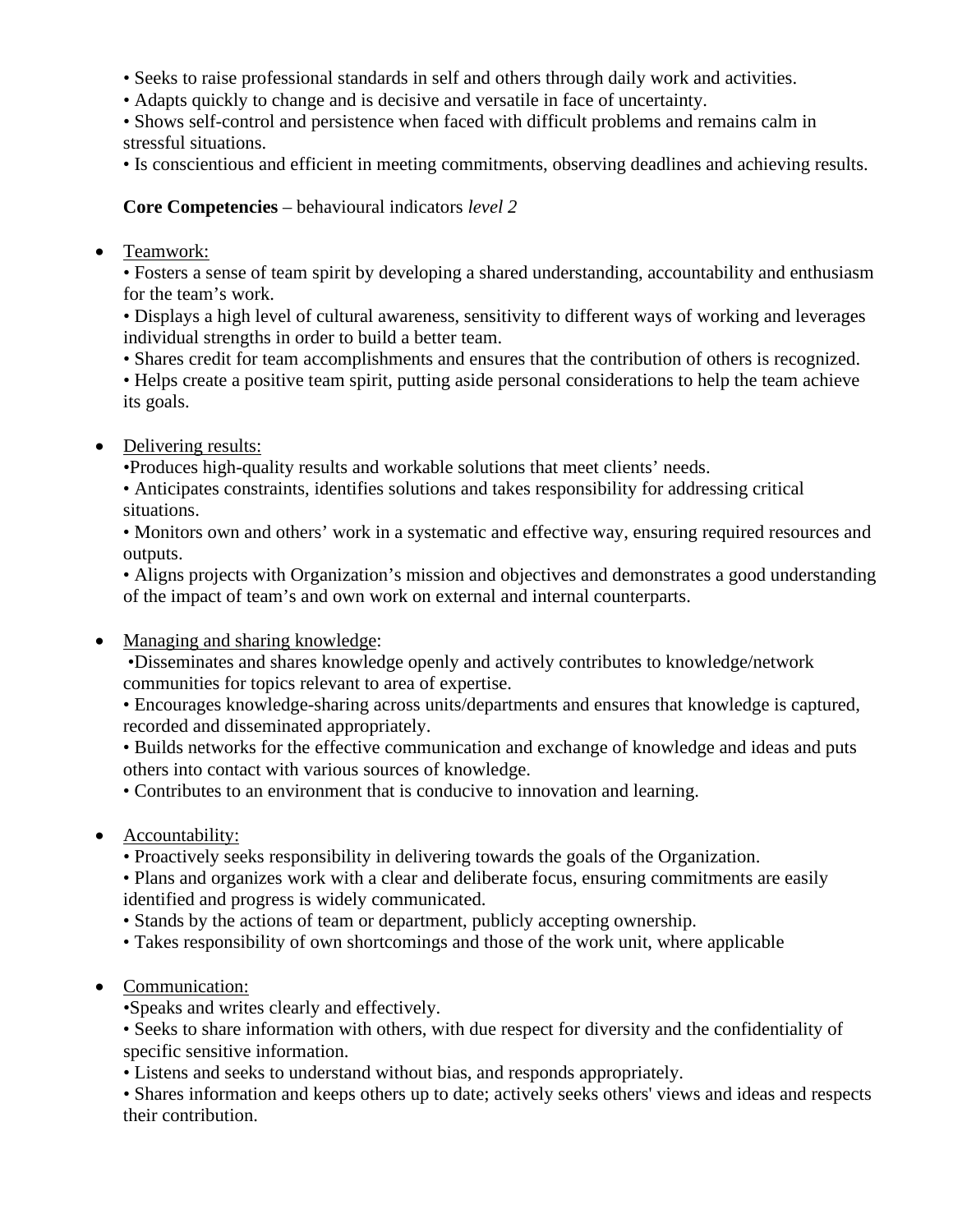# **Managerial Competencies[1](#page-4-0)** – behavioural indicators *level 2*

• Leadership:

• Assigns responsibilities fairly and manages performance, taking account of individual strengths, workloads and interests.

• Is inclusive in decision-making and actively seeks feedback from team members and colleagues in order to identify opportunities for improvement.

• Takes sound and timely managerial decisions that are consistent with the Organization's vision and purpose.

• Establishes and maintains relationships with a broad range of stakeholders to understand needs and gain support.

• Empowering others and building trust:

•Delegates appropriately to make the most of others' talents, clarifying expectations and allowing autonomy in important areas while providing necessary support.

• Encourages others to take responsibility for their performance; promotes ownership, responsibility and accountability for desired results at all levels.

• Creates an atmosphere of trust and confidence in which others can talk and act without fear of repercussion.

- Gives proper credit to others, shows appreciation and rewards achievement and effort.
- Strategic thinking and vision:
	- •Aligns own actions to the Organization's vision, values and mandate.
	- Translates strategic direction into short and medium-term plans and objectives for own team; revises objectives to reflect changes in organizational goals.
	- Identifies key issues/priorities in complex situations and how they may be related to one another.
	- Clearly communicates links between the Organization's strategy and the work unit's goals.

### **Other:**

### **Any offer made to the candidate in relation to this vacancy notice is subject to funding confirmation**.

Appointment will be subject to certification that the candidate is medically fit for appointment, accreditation, any residency or visa requirements, and security clearances.

Only candidates residing in either the country of the duty station or from a location in a neighbouring country that is within commuting distance of the duty station will be considered. In all cases, a prerequisite for taking up the position is legal residency in the country of the duty station, or in the neighbouring country located within commuting distance, and work permit, as applicable.

**Please be advised that female candidates are highly encouraged and that this is a local position and as such only applications from candidates with a valid residence / working permit residing in Turkey will be considered.**

<span id="page-4-0"></span><sup>&</sup>lt;sup>1</sup> As applicable.